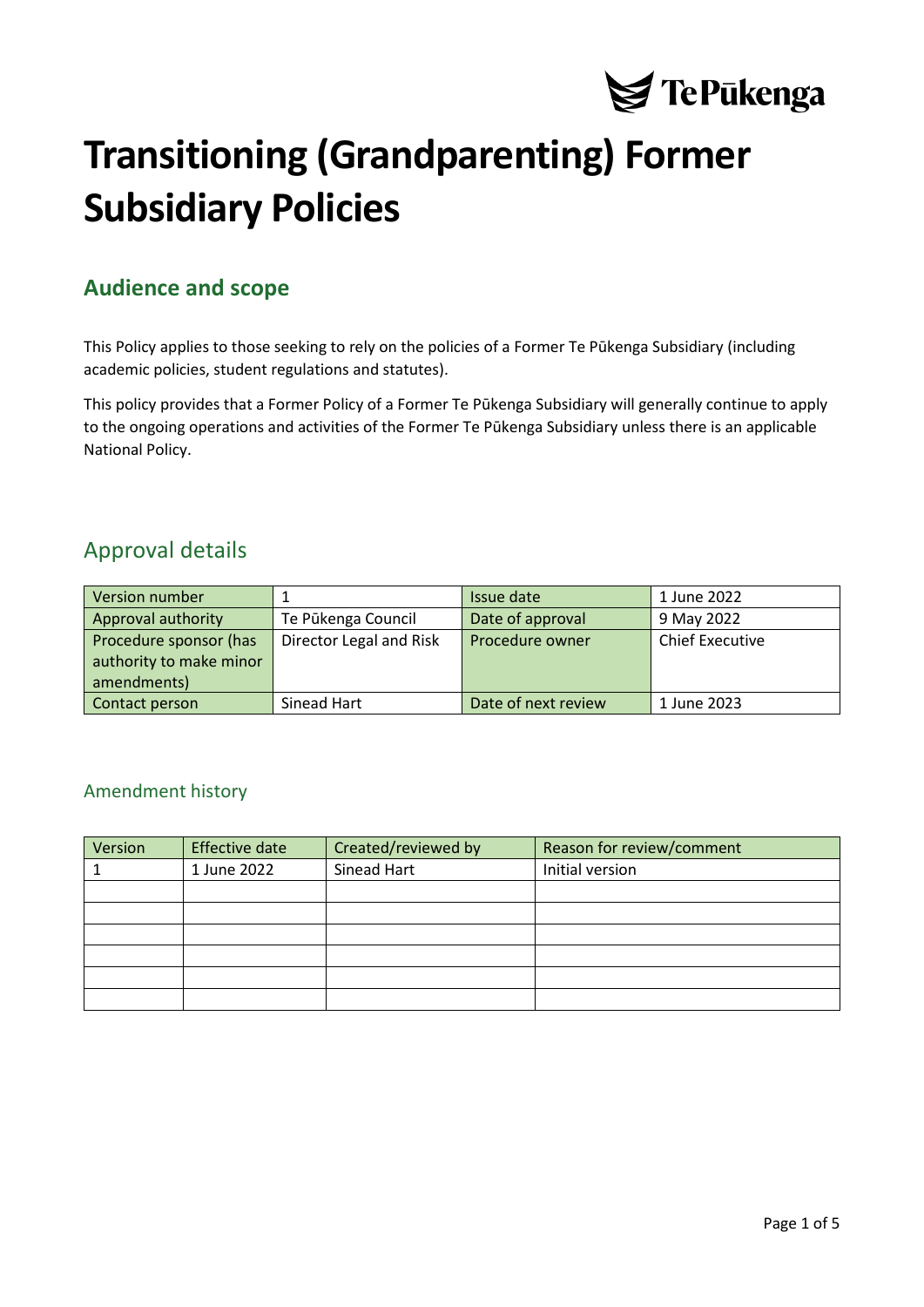

# **Table of Contents**

| 3. |  |
|----|--|
|    |  |
| 5. |  |
|    |  |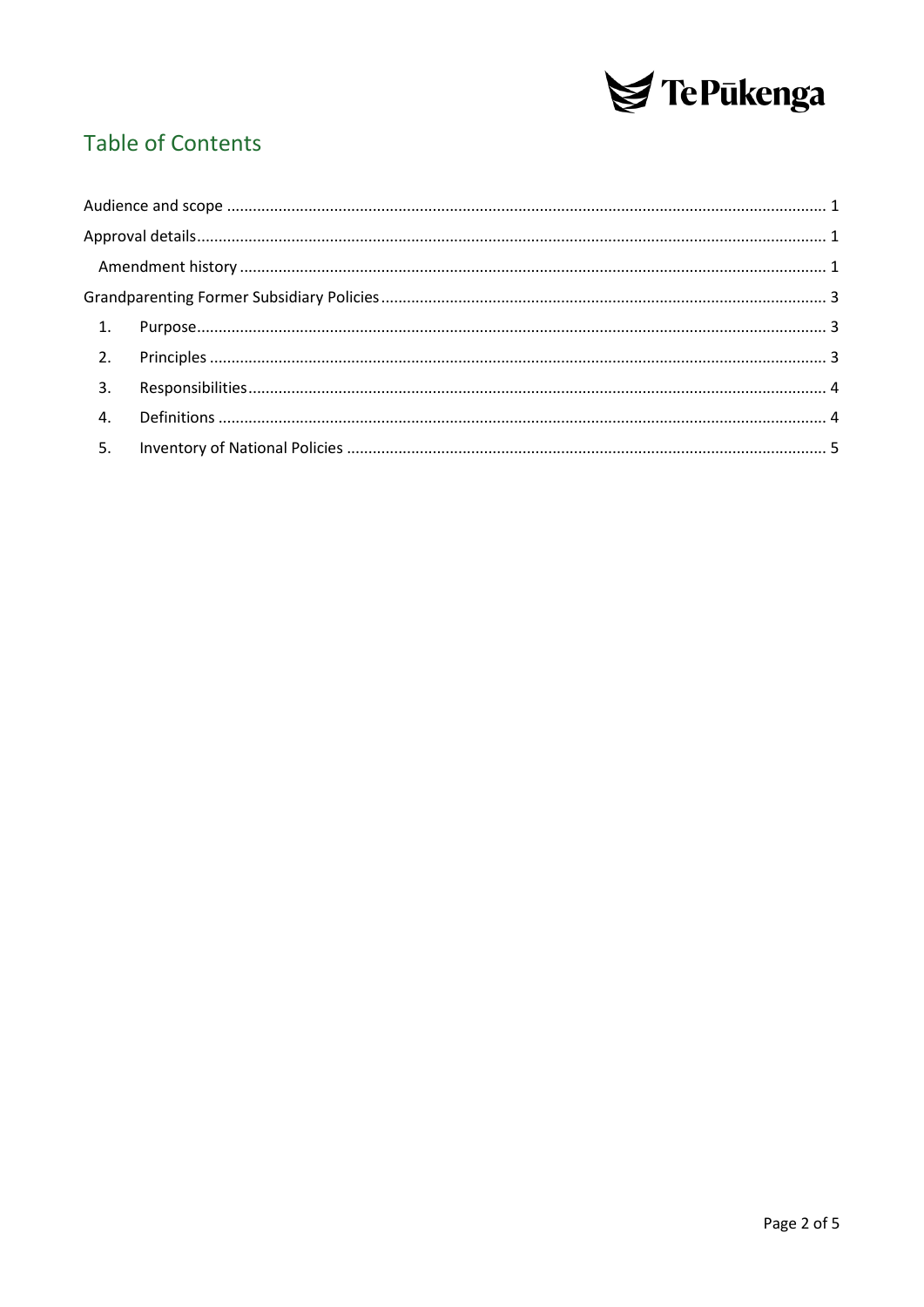

## <span id="page-2-0"></span>**Transitioning (Grandparenting) Former Subsidiary Policies**

#### <span id="page-2-1"></span>1. Purpose

The purpose of this Policy is to bridge any gaps in the policy framework that arise between the date a Te Pūkenga Subsidiary is dissolved and the date Te Pūkenga approves and adopts an applicable National Policy. National Policies are being designed to support the functions and processes of the Operating Model across Te Pūkenga. Subsidiaries may be dissolved before this work is complete. Bridging these gaps will minimise operational, financial and other risk or disruption to continuing operations, activities and matters of a former Te Pūkenga Subsidiary in the period following dissolution.

#### <span id="page-2-2"></span>2. Principles

- 2.1. A Former Te Pūkenga Subsidiary will apply the policies and procedures that applied to its operations and activities prior to dissolution until Te Pūkenga adopts an applicable National Policy.
- 2.2. The National Te Pūkenga policies are published on *Te Whare* (or subsequent intranet site) and must be followed by all Employees, ākonga and visitors to Te Pūkenga premises (where applicable $)^{1}$  $)^{1}$  $)^{1}$ .
- 2.3. Where Te Pūkenga does not have a National Policy to address a matter that:
	- a) has arisen within the operations or activities of a Former Te Pūkenga Subsidiary; and
	- b) the Former Te Pūkenga Subsidiary had a Former Policy to address such a matter,

then, subject to paragraph [2.5,](#page-2-3) regard should be had to the Former Policy in the context of that matter. This position applies in relation to all academic policies, student regulations and statutes of a Former Te Pūkenga Subsidiary which will continue to apply until a unified national set of documents is approved and adopted by Te Pūkenga for national application (it being noted that there may still be some grandparenting for an interim period in relation to academic matters to address any teach out obligations).

- 2.4. The general position is that the Former Delegations Policy of a Former Te Pūkenga Subsidiary must not be applied. Immediately following the dissolution of a Te Pūkenga Subsidiary, the Delegations Policy of Te Pūkenga (as communicated to a Former Subsidiary) must be applied.
- <span id="page-2-3"></span>2.5. In the context of early movers, it is accepted that the delegations policy of the Former Subsidiary may be applied where the Chief Executive of Te Pūkenga authorises this in writing. Any application of the delegations policy of the Former Subsidiary is subject to adjustments to reflect the change in legal status of the operations. This will be communicated to the early mover via an Operational Directive approved by Council.

<span id="page-2-4"></span><sup>&</sup>lt;sup>1</sup> As early movers staff may not have access to Te Whare from the dissolution date, Te Pūkenga will provide the business divisions in advance with copies of the National Policies for uploading onto the business divisions webpage and ensure that the business division is informed of any amendments or additions.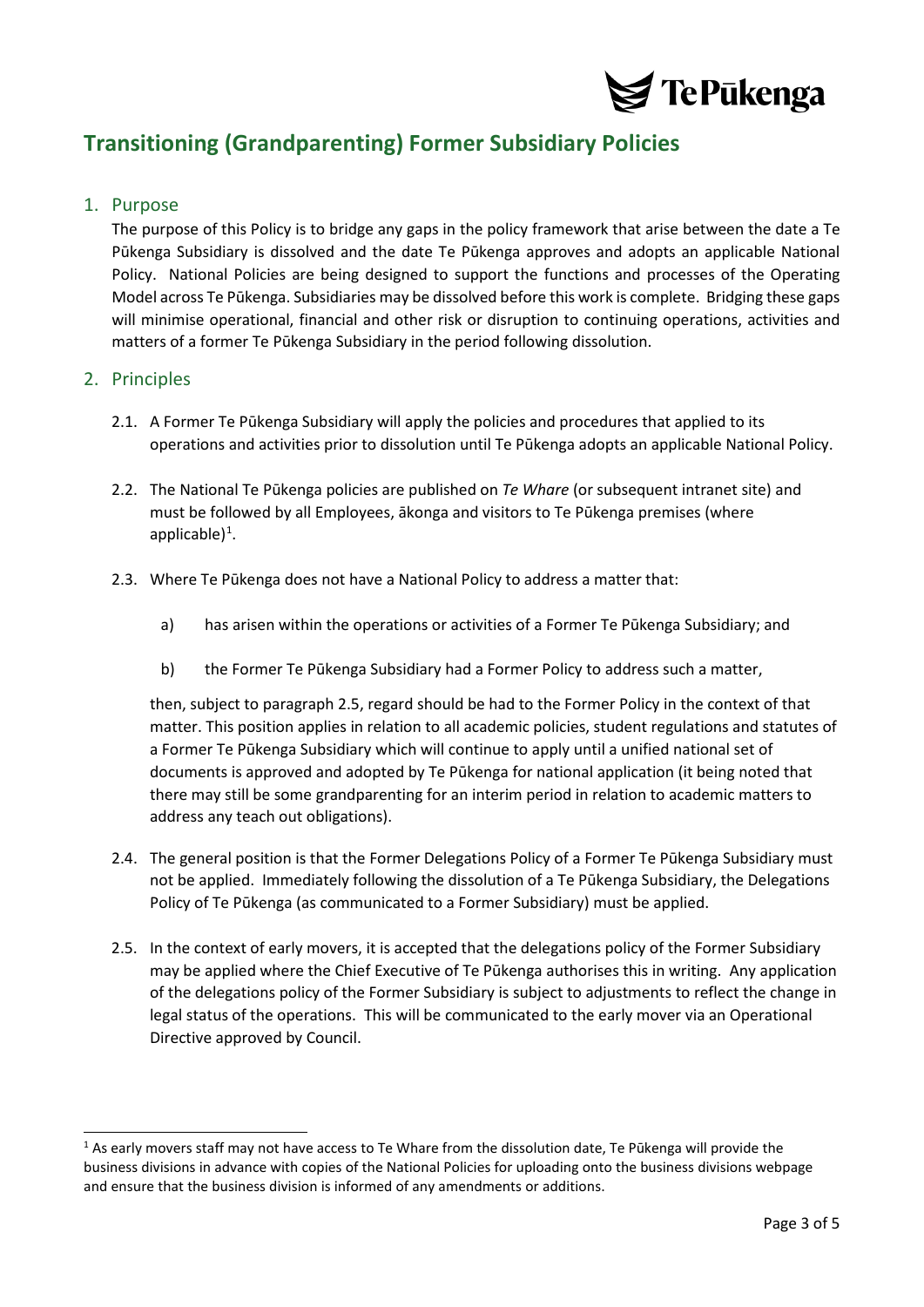

- 2.6. Where a Former Te Pūkenga Subsidiary does not have a policy in relation to a particular matter but there is a Te Pūkenga policy (although not adopted as a National Policy) then the Former Pūkenga Subsidiary should refer to that Te Pūkenga policy for guidance.
- 2.7. Where a gap in the policy framework of Te Pūkenga is identified, it should be notified to [policies@tepukenga.ac.nz](mailto:policies@tepukenga.ac.nz)
- 2.8. This policy will be revoked when Te Pūkenga has a complete policy framework that supports the Operating Model or at such other time as Te Pūkenga Council considers appropriate.
- 2.9. Where there is any conflict or inconsistency between any Te Pūkenga National Policy and a Former Policy of a Former Te Pūkenga Subsidiary, then the Former Policy will be disregarded to the extent of that inconsistency. Clarification as to next steps where an inconsistency is identified should be sought via the [policies@tepukenga.ac.nz](mailto:policies@tepukenga.ac.nz) email portal.

#### <span id="page-3-0"></span>3. Responsibilities

| Role     | <b>Responsibilities</b>                                                       |
|----------|-------------------------------------------------------------------------------|
| Employee | Refer to Te Whare Inventory of National Policies in the first instance. Where |
|          | this is no National Policy, the Former Policy will apply.                     |

#### <span id="page-3-1"></span>4. Definitions

| <b>Term</b>                  | <b>Means</b>                                                                    |
|------------------------------|---------------------------------------------------------------------------------|
| <b>Inventory of National</b> | National Policies referred to at section 5 of this policy and/or that are       |
| <b>Policies</b>              | specified at the location described at paragraph 2.2, as updated or amended     |
|                              | from time to time.                                                              |
|                              |                                                                                 |
| <b>Employee</b>              | employees of Te Pūkenga, kaimahi, secondees, contractors, volunteer workers     |
|                              | and people gaining work experience.                                             |
|                              |                                                                                 |
| <b>Former Delegations</b>    | a document of a Te Pūkenga Subsidiary that had applied to it immediately        |
| <b>Policy</b>                | prior to it becoming a Former Te Pūkenga Subsidiary, which described the        |
|                              | extent and limits of any authority of kaimahi to legally bind the entity.       |
|                              |                                                                                 |
| <b>Former Policy</b>         | a policy of a Te Pūkenga Subsidiary that had applied to it immediately prior to |
|                              | it becoming a Former Te Pūkenga Subsidiary.                                     |
|                              |                                                                                 |
| Former Te Pükenga            | a Te Pūkenga Subsidiary that is dissolved in accordance with the provisions of  |
| <b>Subsidiary</b>            | the Education and Training Act 2020.                                            |
| <b>Gap in the Policy</b>     | a policy that Te Pūkenga considers is required but that hasn't been approved    |
| <b>Framework</b>             | by Te Pūkenga.                                                                  |
|                              |                                                                                 |
| Grandparenting               | an exemption allowing a Former Te Pukenga Subsidiary to temporarily             |
|                              | continue to use a Former Policy until the implementation of National Policies.  |
|                              |                                                                                 |